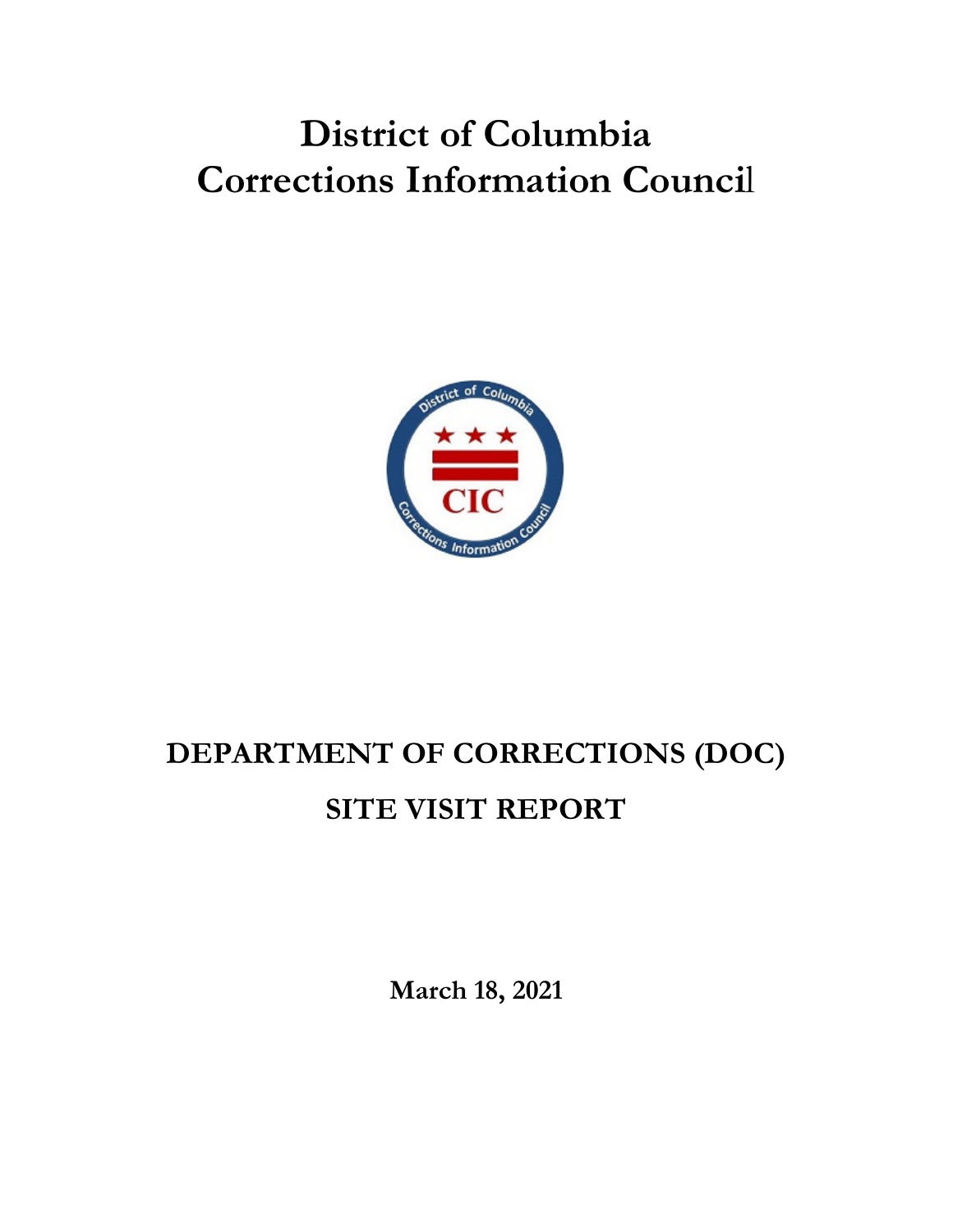

#### **District of Columbia Corrections Information Council**

Charles Thornton, Board Chair Katharine A. Huffman, Board Member Nkechi Taifa, Board Member Charlie Whitaker, Board Member Calvin Woodland Jr., Board Member

#### About the District of Columbia Corrections Information Council

The District of Columbia Corrections Information Council (CIC) is an independent oversight body mandated by the United States Congress and the Council of the District of Columbia to inspect, monitor, and report on the conditions of confinement in correctional facilities where inmates from the District of Columbia are incarcerated. This includes facilities operated by the Federal Bureau of Prisons (BOP), the District of Columbia Department of Corrections (DOC), and private contractors.

The CIC reports its observations and recommendations to the District of Columbia Representative in the United States Congress, the Mayor of the District of Columbia, the Council of the District of Columbia, the District of Columbia Deputy Mayor for Public Safety and Justice, the Director of the BOP, the Director of the DOC, and the community.

Although the CIC does not handle individual complaints or provide legal representation or advice, individuals are still encouraged to contact the CIC. Reports, concerns, and general information from incarcerated DC residents and the public are very important to the CIC, and they greatly inform our inspection schedule, recommendations, and reports. However, unless expressly permitted by the individuals or required by law, names and identifying information of inmates, corrections staff not in leadership, and members of the general public will be kept anonymous and confidential.

#### **DC Corrections Information Council**

1400 I Street, NW, Suite 400 Washington, DC 20005 Phone: (202) 478-9211 Email: dccic@dc.gov Website: https://cic.dc.gov/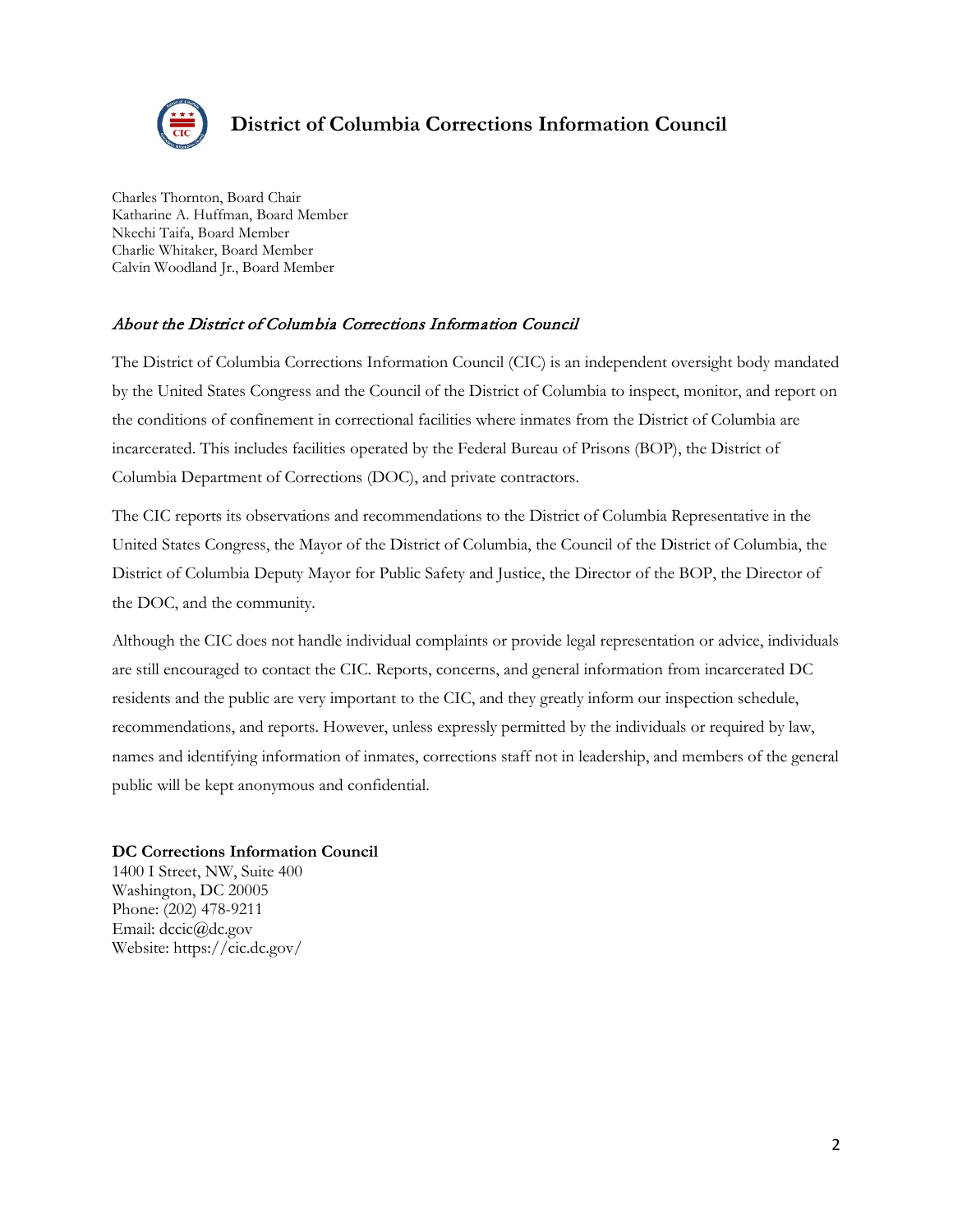## **Table of Contents**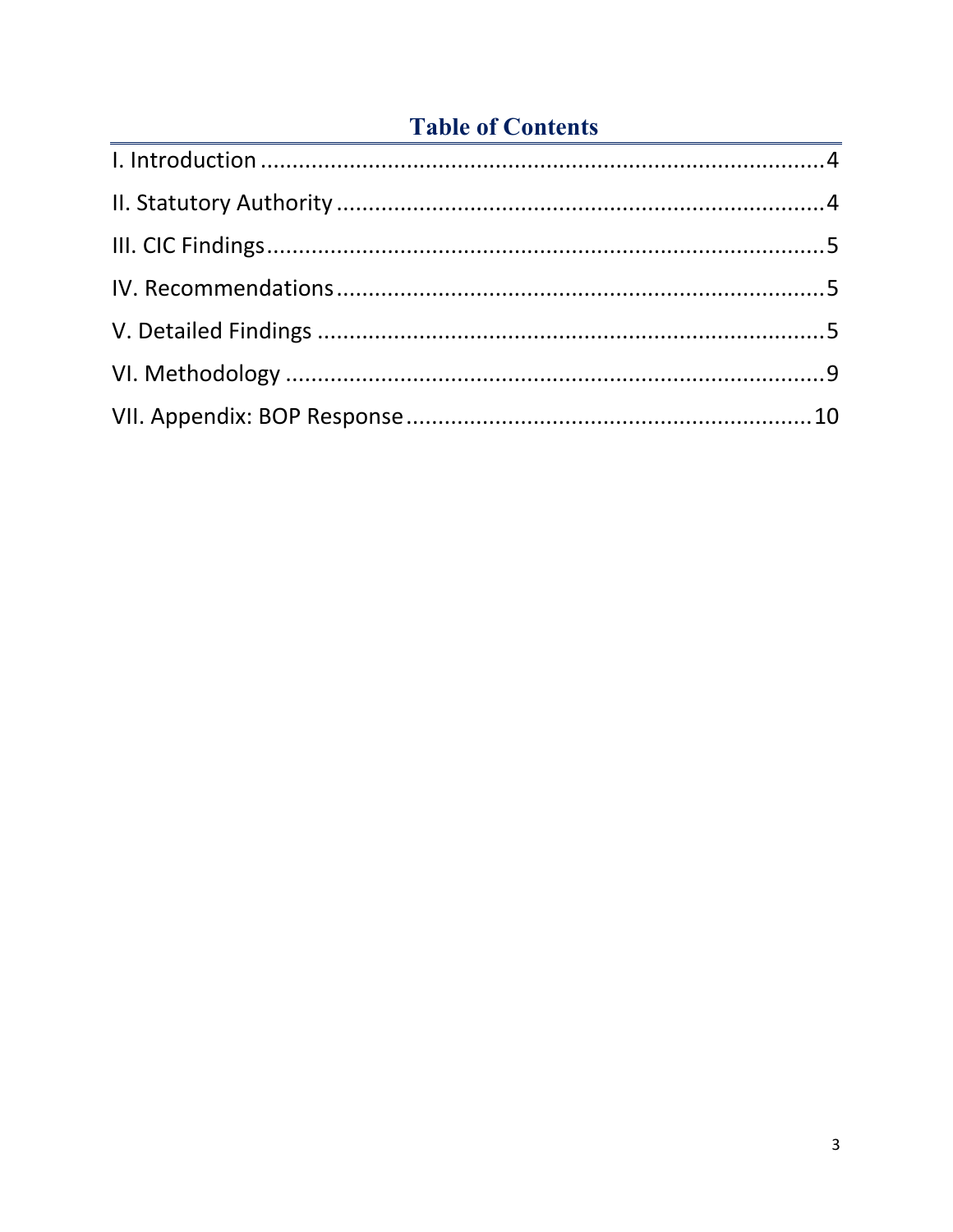## **I. Introduction**

<span id="page-3-0"></span>On December 22, 2020, the Corrections Information Council (CIC) visited the Department of Corrections (DOC) for a site visit. This visit was premised upon DOC residents being placed on a "medical stay in-place" since March of 2020. The medical stay in-place is a safety precaution in response to COVID-19, which means inmates are locked in their cells for 23 hours a day to minimize the potential spread of COVID-19. Residents are normally allowed out of their cells several hours a day for recreation, showers, phone calls, and programming, but since the medical stay in-place - residents have been restricted to their cells, and they receive one hour per day to shower and use the phones.

During October of 2020, CIC staff met with the DOC to get a status update on conditions. DOC executive staff stated that residents were receiving accommodations to help with the restrictions of the medical stay in-place. All residents now have access to education tablets in order to attend school virtually and participate in post-secondary educational courses. For a fee, there is also a limited set of tablets that allow residents to communicate with loved ones via phone and text, and contain entertainment options, such as movies and games. Additionally, there are unique virtual provisions for legal and court visits.

## **II. Statutory Authority**

<span id="page-3-1"></span>The following section provides the statutory parameters of the CIC's site visit:

**(a)** There is established a Corrections Information Council ("CIC"). The CIC shall be responsible for the inspection of all facilities housing District of Columbia inmates who are under the jurisdiction of either the Bureau of Prisons or the Department of Corrections, and for the monitoring of the conditions and treatment of District of Columbia inmates incarcerated in those facilities. $1$ 

<span id="page-3-2"></span><sup>&</sup>lt;sup>1</sup> Corrections Information Council, D.C. Code 24-101.01(a)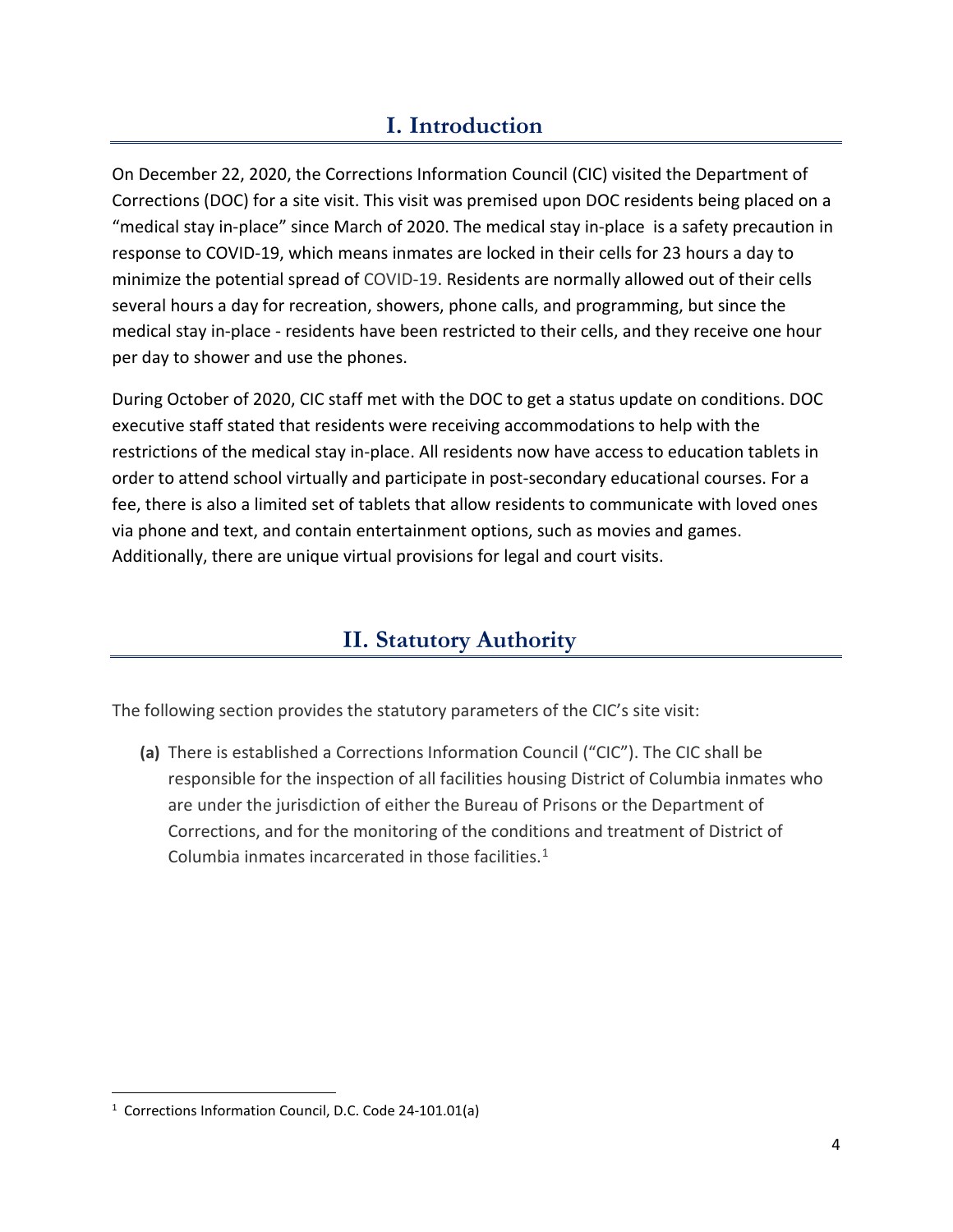## **III. CIC Findings**

- <span id="page-4-0"></span>A) The DOC has maintained a medical stay in-place since March of 2020.
- B) All social visitation has been suspended.
- C) Most legal visits occur virtually.
- D) Most residents are attending court dates virtually.
- E) Residents who leave the facility are quarantined for 14-days.
- F) There are 437 Global Tel Link (GTL) tablets.
- G) There are 1,189 American Prison Data System (ADPS) tablets.
- H) There has been no outside recreation since March.

## **IV. Recommendations**

- <span id="page-4-1"></span>1. Develop a plan to allow residents some form of outside recreation.
- 2. Create a system to govern how GTL tablets are distributed to ensure adequate opportunities for widespread usage.
- <span id="page-4-2"></span>3. Implement technology that improves connectivity for the tablets throughout the facility.

## **V. Detailed Findings**

a) The DOC has maintained a medical stay in-place since March of 2020.

Since March 2020, the DOC began making changes regarding normal operating procedures due to the COVID-19 pandemic. One of the modifications was a medical stay in-place recommended by the Centers for Disease Control and Prevention (CDC) and DC Health. The medical stay in-place is a process used to limit the movement of residents to help minimize the spread of COVID-19 within the facility.<sup>[2](#page-4-3)</sup> As a result, the DOC provided PPE to staff and residents, stopped all visitation, and began placing some residents in single cells, as opposed to double cells. Additionally, staff members are provided COVID-19 educational materials every Wednesday. Nurses were initially placed at entrances to take the temperatures of individuals coming into the facilities, although this process is now done by machine. Residents who work details outside of the housing unit are restricted to their housing units. Residents are allowed out of their cells for an hour

<span id="page-4-3"></span><sup>2</sup> DC DOC Coronavirus Prevention, Medical Stay In Place, April 4, 2020, available at [https://doc.dc.gov/page/coronavirus-prevention.](https://doc.dc.gov/page/coronavirus-prevention)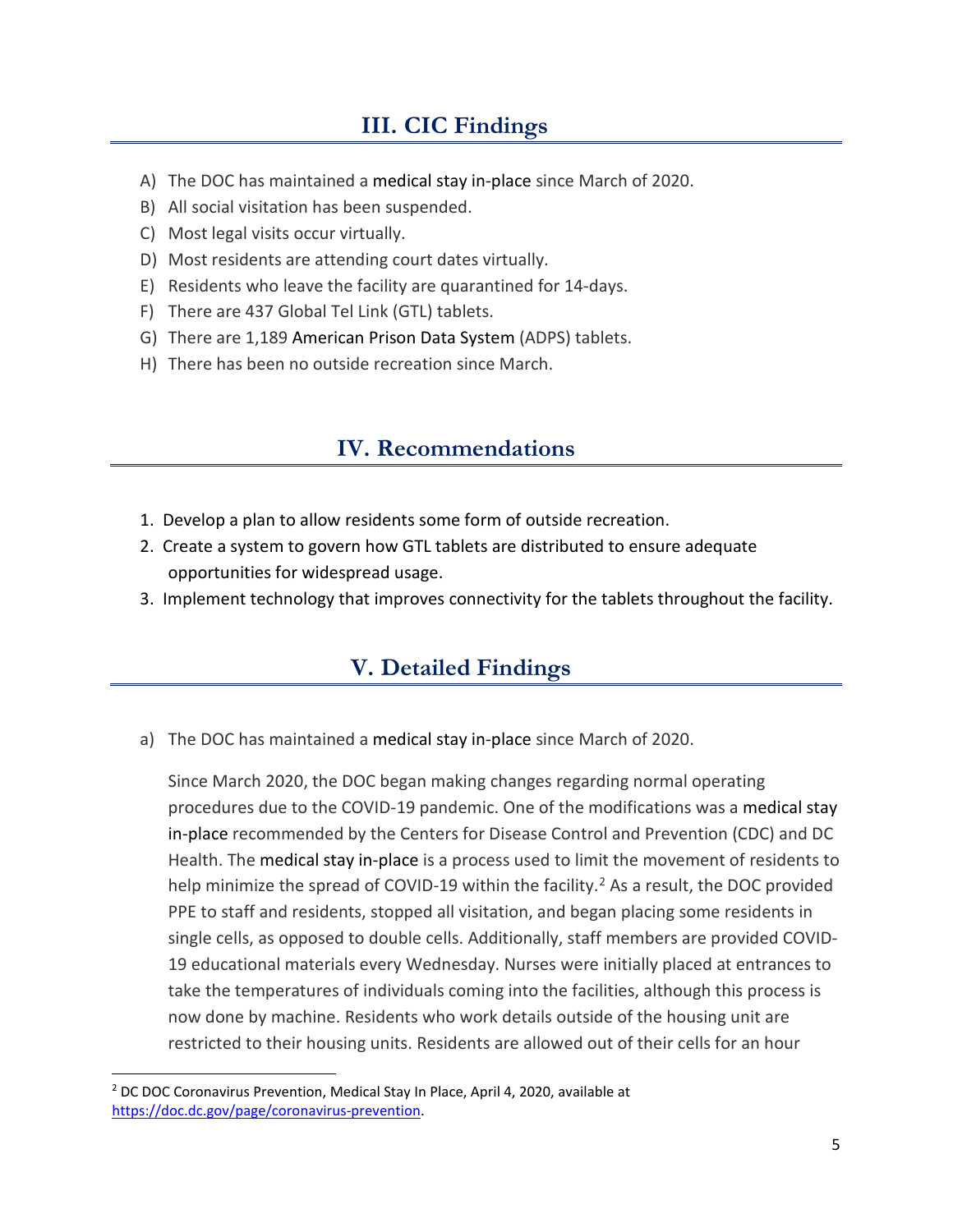every day. They are limited in their ability to participate in recreational activities, because outdoor recreation is not permitted. The remainder of time, they are confined to their cells.

b) All social visitation has been suspended.

The DOC has suspended all social visitation privileges due to COVID-19. Visitation was suspended during March of 2020, and there is no definitive information regarding the restoration of those privileges.

c) Most legal visits occur virtually.

There are four ways in which the DOC conducts non-contact legal visits:

- 1) There is a designated area on the first floor where residents can visit with their lawyers via video; or
- 2) If a resident has a single cell, s/he can visit with an attorney via cell phone through the case manager; or
- 3) Residents can use the regular phone system and have a free unmonitored legal call if the attorney calls the facility and registers in the Global Tel Link (GTL) database, which requires them to provide their name, phone number, client's name, and client's DC number; or
- 4) Residents can visit with their attorneys in person, but in a non-contact fashion behind the glass in the visiting hall.

If necessary, residents can still physically meet with their attorney in person. In person visits occur only on the first floor of the CDF, and afterwards - the resident must be placed in quarantine for 14 days before returning to the general population.

d) Most residents are attending court dates virtually.

The DOC has set up technology in each of the visiting areas that allows residents to attend court via video. DC Superior Court, the United States District Court, and Maryland's courts each have their own designated areas. Residents who must attend court physically are placed in quarantine for 14 days upon their return before returning to their original housing units within the general population.

e) Residents who leave the facility are quarantined for 14-days.

All residents who leave DOC facilities for any reason are quarantined for 14 days as a precaution before returning to the general population.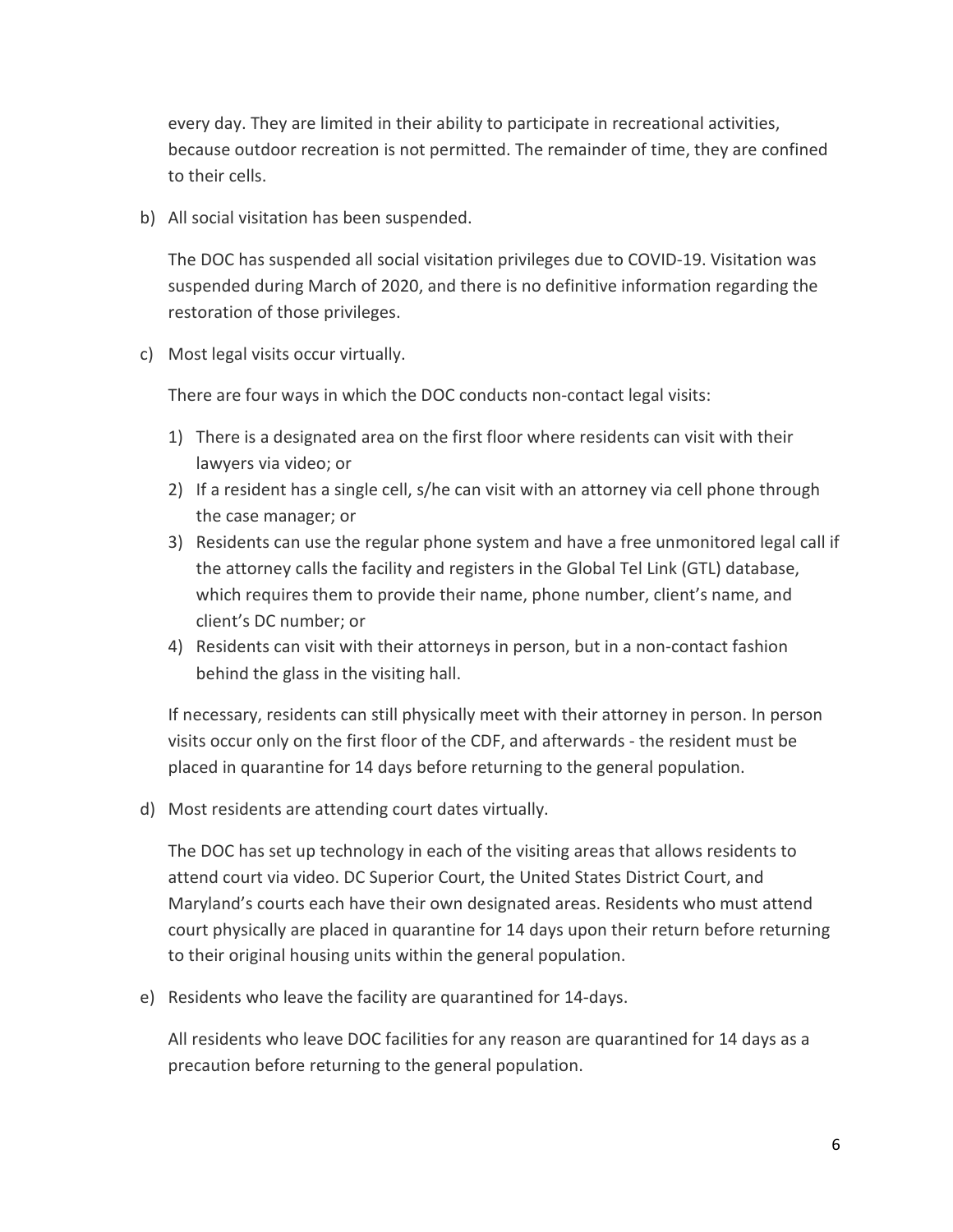f) There are 437 Global Tel Link (GTL) tablets.

All tablets are loaned to residents for free. Any damage to a tablet within a resident's custody will be investigated, and a resident may be charged \$350 or more for replacing the tablet. The DOC has not implemented a system governing to whom and how the tablets are issued, so the current system is first come, first serve. There are connectivity issues in certain areas of the facility, but executive staff is trying to minimize the issue.

There are several profiles for usage of the tablets, which each contain access to different content:

- 1. **Free.** The free profile provides residents with free tools that allow them to check account balances and activity. The free profile is limited to 60 minutes a day per resident.
- 2. **Education**. The education profile provides residents with access to educational content. There may be educational content of the education profile in the free profile. The cost of this profile is free.
- 3. **Promotional.** The promotional profile provides residents with tools to message family and friends and has limited games and music. The content in this profile is subject to change without notice. The cost for residents to use this profile is \$0.03 per minute.
- 4. **Standard.** The standard profile has games residents can play, books, music, and more. Residents have access to news, sports, and a photo album of all received photos for use while residents are in custody at the facility. The cost to use this profile is \$0.05 a minute.
- 5. **Phone Dialer.** The phone dialer is simply a wall phone on the tablet. The cost is the same as a wall phone and the same rules apply.

GTL tablets, also known as entertainment or black tablets, are provided so residents have an additional means of communicating with loved ones, and to provide entertainment while confined to cells for 23 hours a day. There are 437 GTL tablets at the DOC: 285 at the CDF and 152 at the CTF. The total population at the DOC as of December 18, 2020 was 1,461 residents, which equates to approximately one tablet for every three residents. For a fee, residents can use the phone on these tablets, send and receive text messages, play limited games, and watch movies.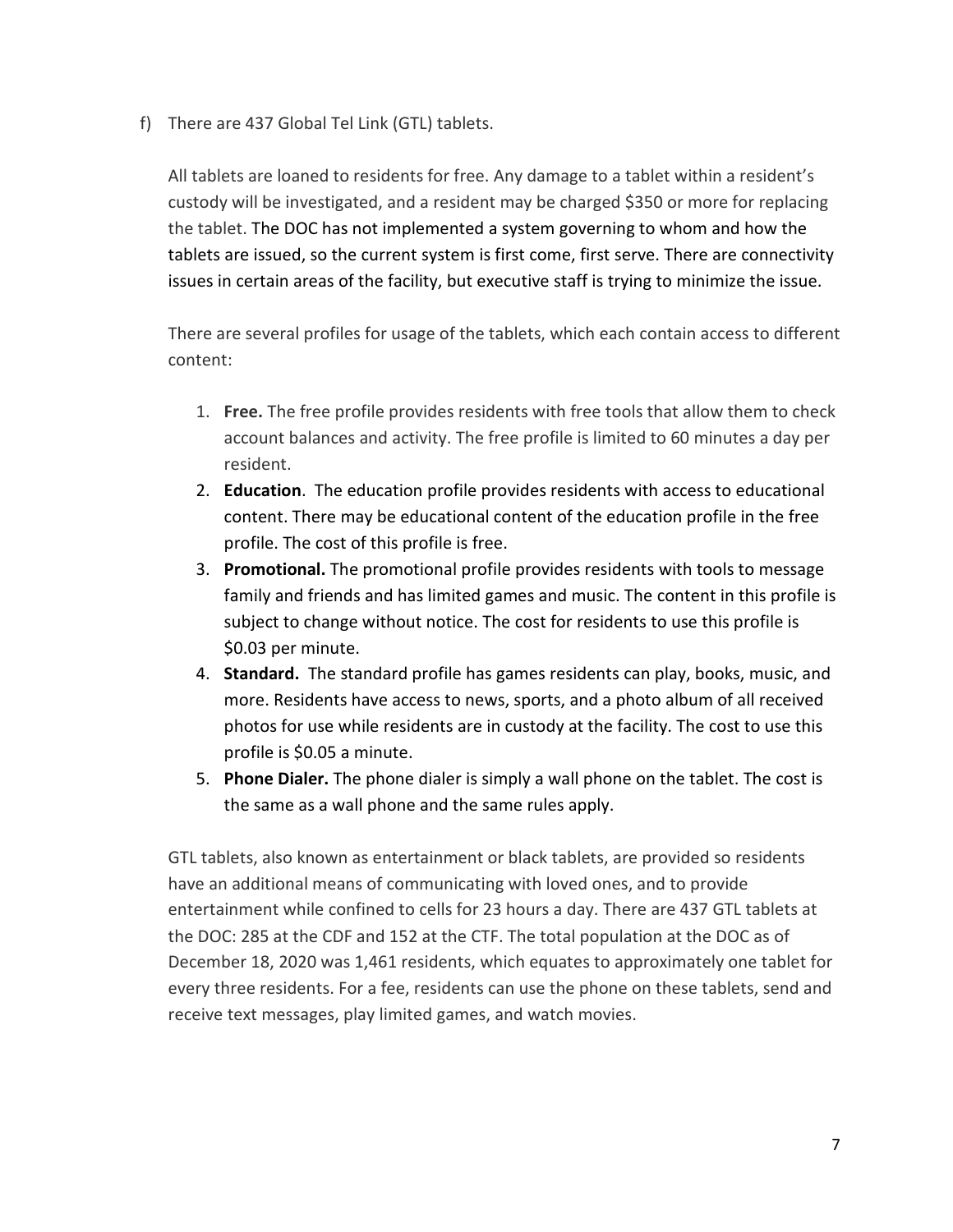Friends and family can send messages to residents by setting them up as a contact on [www.gettingout.com.](http://www.gettingout.com/) All messages and photos are subject to review and approval. Inappropriate content will be blocked and is non-refundable.

g) There are 1,189 American Prison Data System (ADPS) tablets.

ADPS tablets are available to any resident who wishes to enroll in school. They are available from 9 AM to 11 PM. There are 160 different courses on these tablets, including DCPS high school content and religious services content. There are also medical, grievance, and general request forms. The tablets are closed systems and do not connect to the internet. They do not allow for communication with the outside, nor entertainment, but there is no cost to use them. There are 1,189 educational tablets for 1,450 residents; however, not all residents desire to enroll in school.

h) There has been no outside recreation since March.

Since March of 2020, residents have not had any outside recreation. Several residents expressed serious concerns regarding the issue. DOC executive staff expressed awareness of the issue, but there is no definitive plan regarding the resumption of outdoor activities.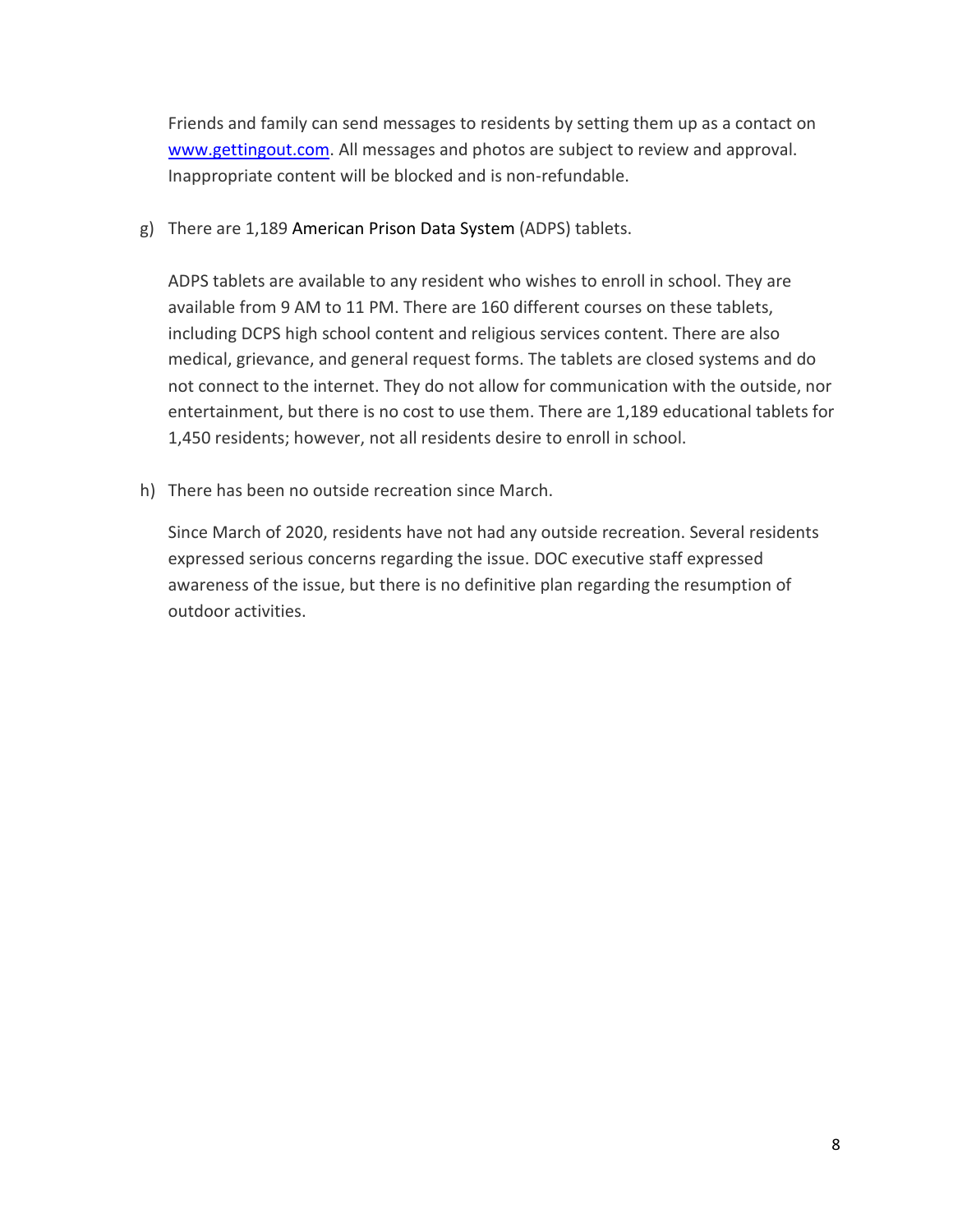## **VI. Methodology**

<span id="page-8-0"></span>The CIC is responsible for the inspection of all facilities housing District of Columbia inmates who are under the jurisdiction of either the Bureau of Prisons or the Department of Corrections, and for the monitoring of the conditions and treatment of District of Columbia inmates incarcerated in those facilities.<sup>3</sup> The CIC visited the DOC's Central Detention Facility and walked through units NE 3, SE 2, and the visiting hall on the third floor. The CIC also spoke with staff and residents concerning the American Prison Data System (ADPS) tablets and the Global Tel Link (GTL) tablets.

The CIC visited the Central Treatment Facility (CTF) and the Young Men Emerging (YME) unit. CIC spoke with staff and residents about the medical stay in-place and its effects on residents, as well as the use of tablets and their availability.

<span id="page-8-1"></span><sup>&</sup>lt;sup>3</sup> Corrections Information Council, D.C. Code 24-101.01(a), available at [https://code.dccouncil.us/dc/council/code/sections/24-101.01.html.](https://code.dccouncil.us/dc/council/code/sections/24-101.01.html)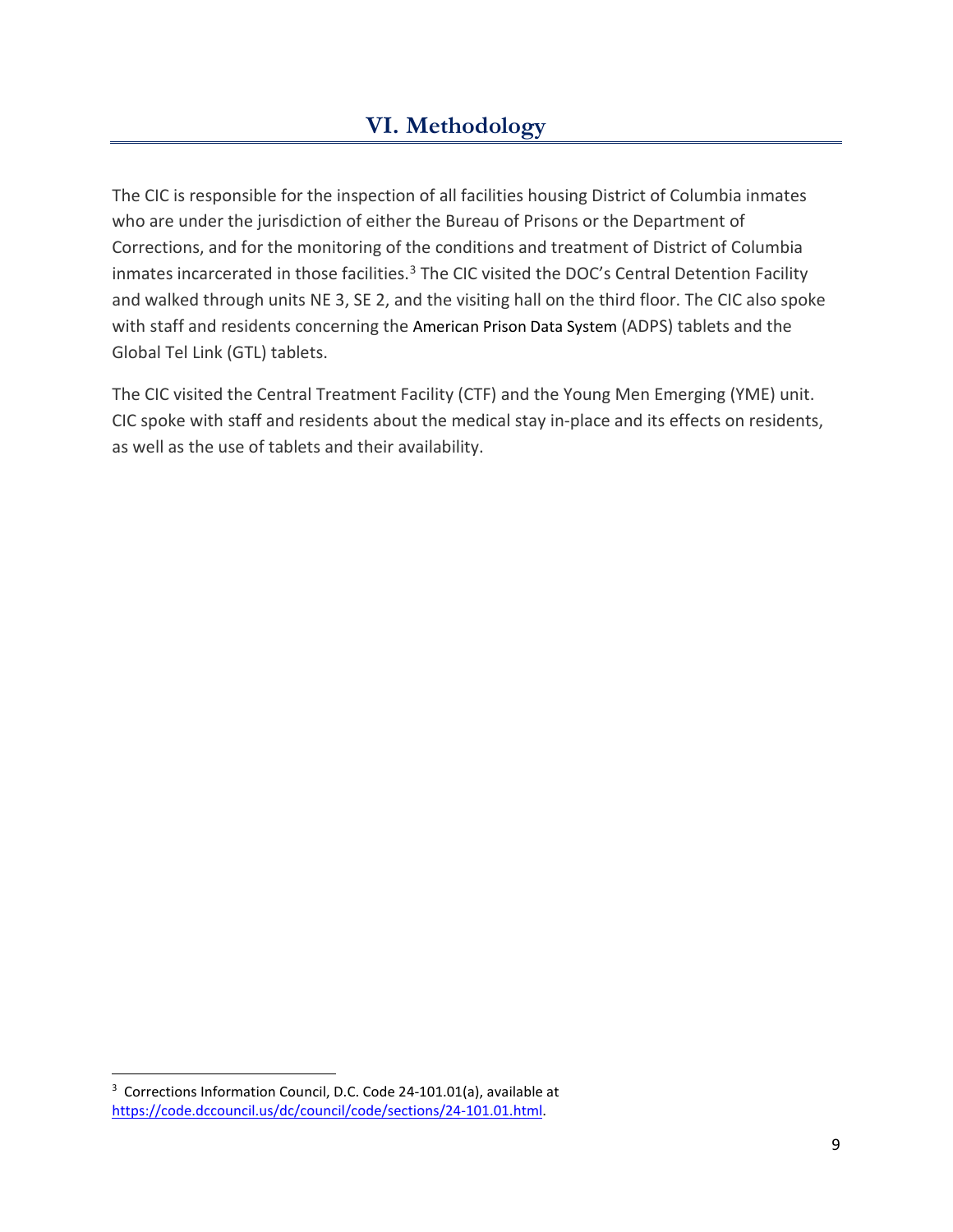<span id="page-9-0"></span>**VII. Appendix: BOP Response**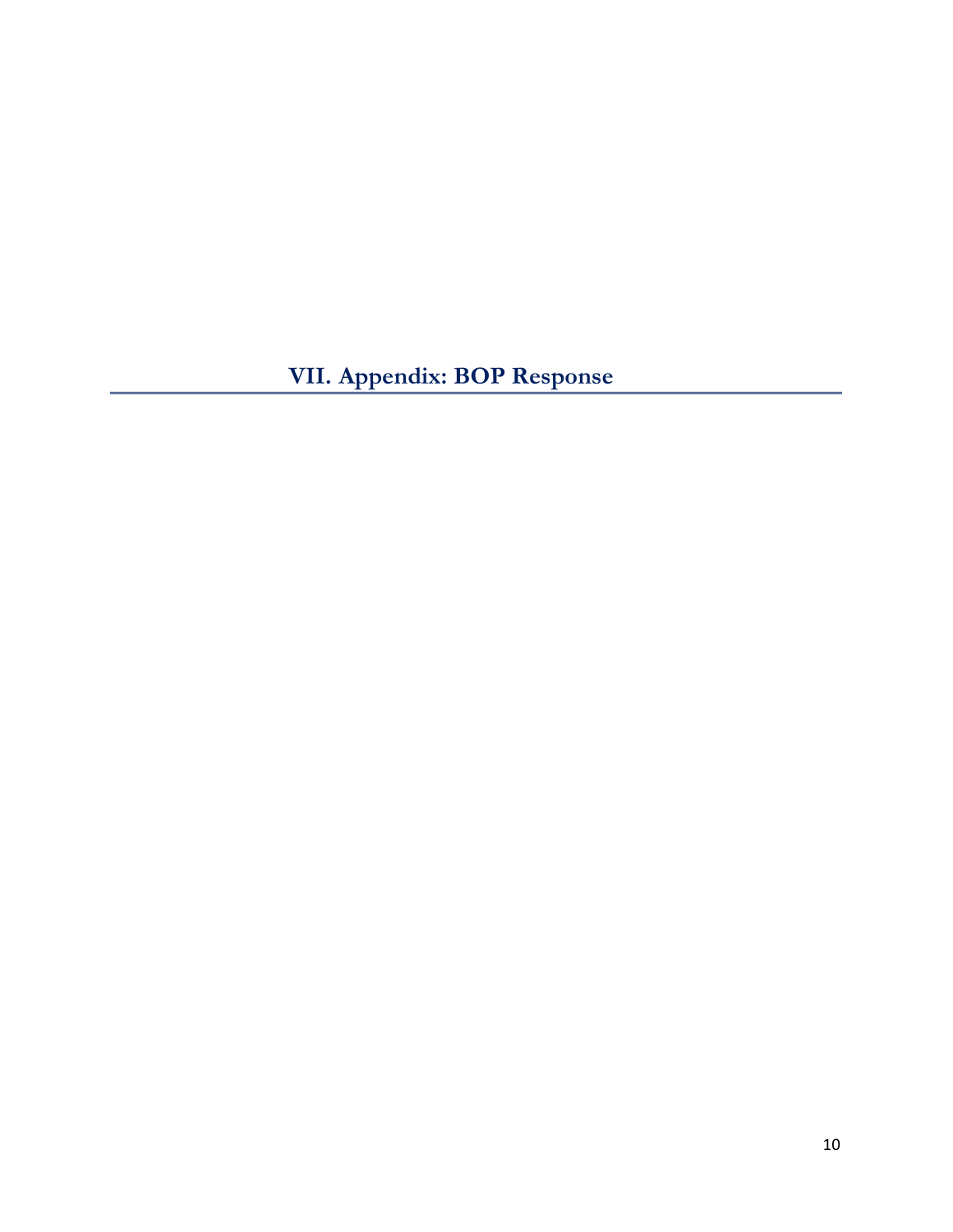#### **GOVERNMENT OF THE DISTRICT OF COLUMBIA DEPARTMENT OF CORRECTIONS**



#### **Office of the Director**

March 15, 2021

Rev. Donald Isaac **Executive Director Corrections Information Council** 1400 I street, NW Ste 400 **Washington DC 20005** 

Dear Rev. Isaac:

Thank you for the opportunity to provide a response to the draft Corrections Information Council (CIC) FY21 Annual Inspection Report on the Department of Corrections (DOC). We appreciate the ongoing unbiased oversight of the CIC as we both seek improved circumstances and outcomes for District of Columbia residents in our custody the majority of whom will return home. As we continue our current efforts to expand programming, albeit in a radically reimagined manner necessitated by the global pandemic, we will continue to be grateful for the CIC's follow-up and constructive recommendations as we progress towards our shared goal. With that said, DOC would like to add, in its own words, some of the efforts taken to mitigate the spread of the global virus.

DOC prioritizes health, safety and well-being of staff and residents including attention to behavioral health and well-being, including access to and provision of mental health services. It has continued to emphasize these priorities during its response to this never before encountered and unprecedented pandemic. Through service enhancements, residents have been provided an exceptionally high level of access to health and behavioral health care in all housing units at both facilities with urgent care requests generally seen within 2 hours, sick call requests fulfilled within 24 hours, and behavioral needs attended to by facility-based clinicians as needed and upon referral. All of DOC's actions are primarily motivated by these concerns and objectives.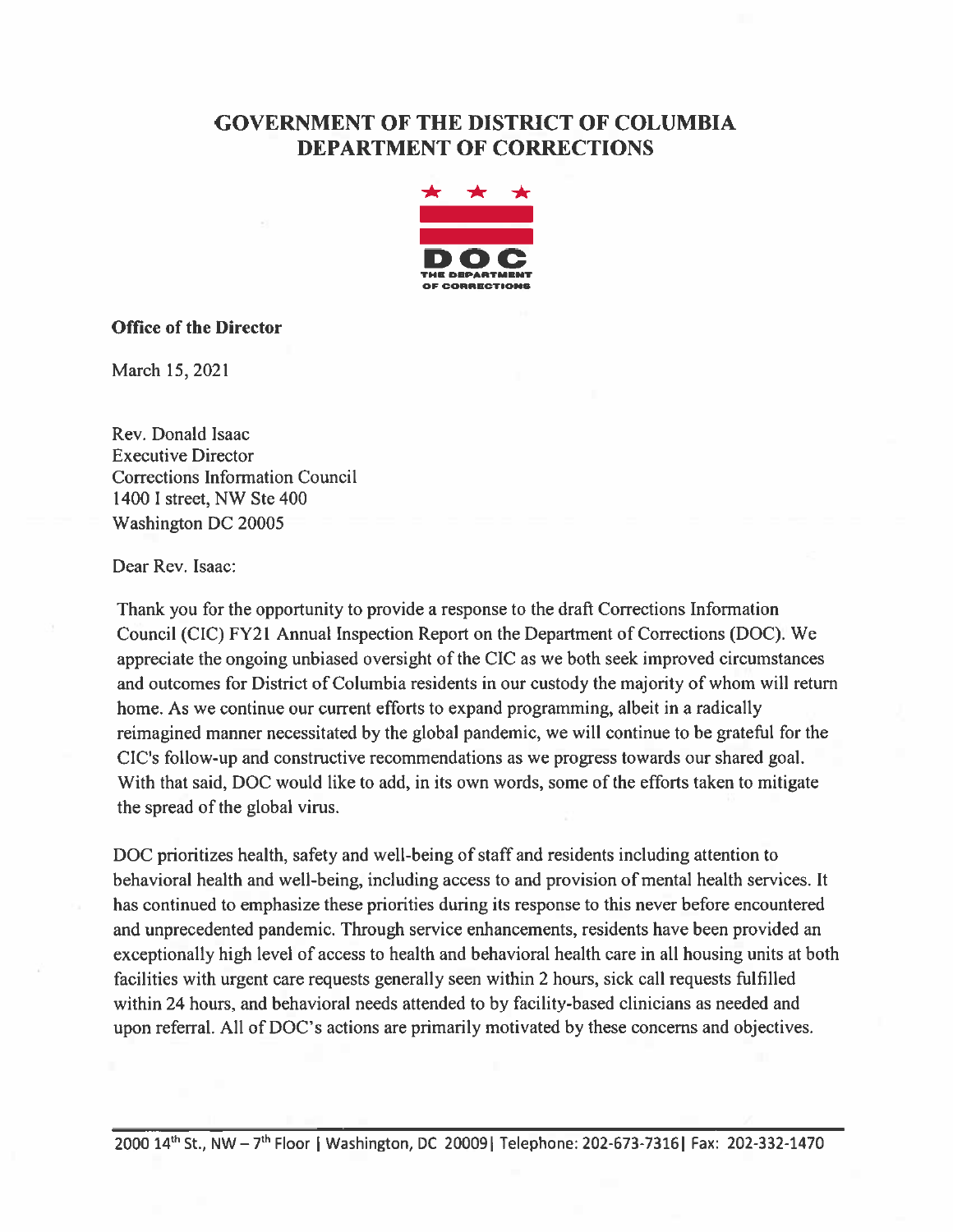#### **Access to Medical Care and Testing:**

DOC residents were initially tested if they presented symptoms associated with COVID-19. Beginning June 9<sup>th</sup>, 2020 all new intakes received both simultaneous point of care (Abbot Machine) and laboratory-based molecular testing (PHL, DOH or LabCorp) for SARS-CoV-2 at intake. Before release from entry quarantine, persons were tested via laboratory-based polymerase chain reaction (PCR) a second time (Abbot, PHL, DOH or LabCorp). Residents are tested thrice within a fourteen-day post-intake initial quarantine period, at day 1, day 7, and day 14. They are also tested prior to release, after court appearances, and prior to transfer to a federal facility and St. Elizabeths. As of 2/26/2021, 72.8% of all individuals housed at CDF or CTF from 3/18/2020 through 2/26//2021 had been tested for COVID-19.

Residents are issued a disposable mask each day and housing unit staff provide replacement masks upon request or as needed. They are also issued soap to practice frequent hand hygiene and microfiber cloths sprayed with disinfectant daily to disinfect all cell surfaces.

Cell-mates and any resident who may have been exposed to the resident, for example during out of cell time, are tested. If a non-intake resident tests positive in a housing unit the entire housing unit is mass tested to rapidly detect and stem any asymptomatic transmission.

Residents may access health services through six different paths to care. If they have COVID related symptoms, they will be referred to Urgent Care and typically seen within approximately 2 hours. They may also fill out sick-call slips for non-urgent matters and they will be seen by a provider within 24 hours. Providers performing sick call on housing units will do rounds to encourage any resident who is not feeling well to seek care. Many who are served by daily sick call are seen without having previously submitted a sick call request. Residents may also report and be referred for urgent care or sick call through chronic care clinics. On quarantine housing units and enhanced medical observation (intake) units temperature checks are conducted twice daily and residents can request care through this pathway as well. Urgent care and temperature checks have been the most productive paths to identifying symptomatic positive inmates prior to DOC's implementing the triple testing protocols at intake. Most resident positives identified since June 2020 have been through intake testing. DOC is able to offer rapid Abbot tests on-site and also send out for lab-based testing. Residents may be cell restricted to prevent infection transmission if they are patients under surveillance to prevent spreading infection to others. Once residents test negative they will be released from cell restriction. If they test positive they will be moved to an isolation unit until they recover and can be discharged from isolation. If they require higher standards of care, they will be sent to an emergency room at a local hospital for evaluation and may subsequently be admitted for care if medically necessary.

#### Tablets and Access to Loved Ones:

The DOC Tablet program consists of 1439 American Prison Data System (APDS) tablets, and 437 Global Tek Link (GTL tablets. The APDS tablets used for discovery (10 tablets) have the capability to communicate with legal counsel. The remaining APDS tablets are used to engage residents in over 300 courses and programs. The GTL tablets provide greater access to